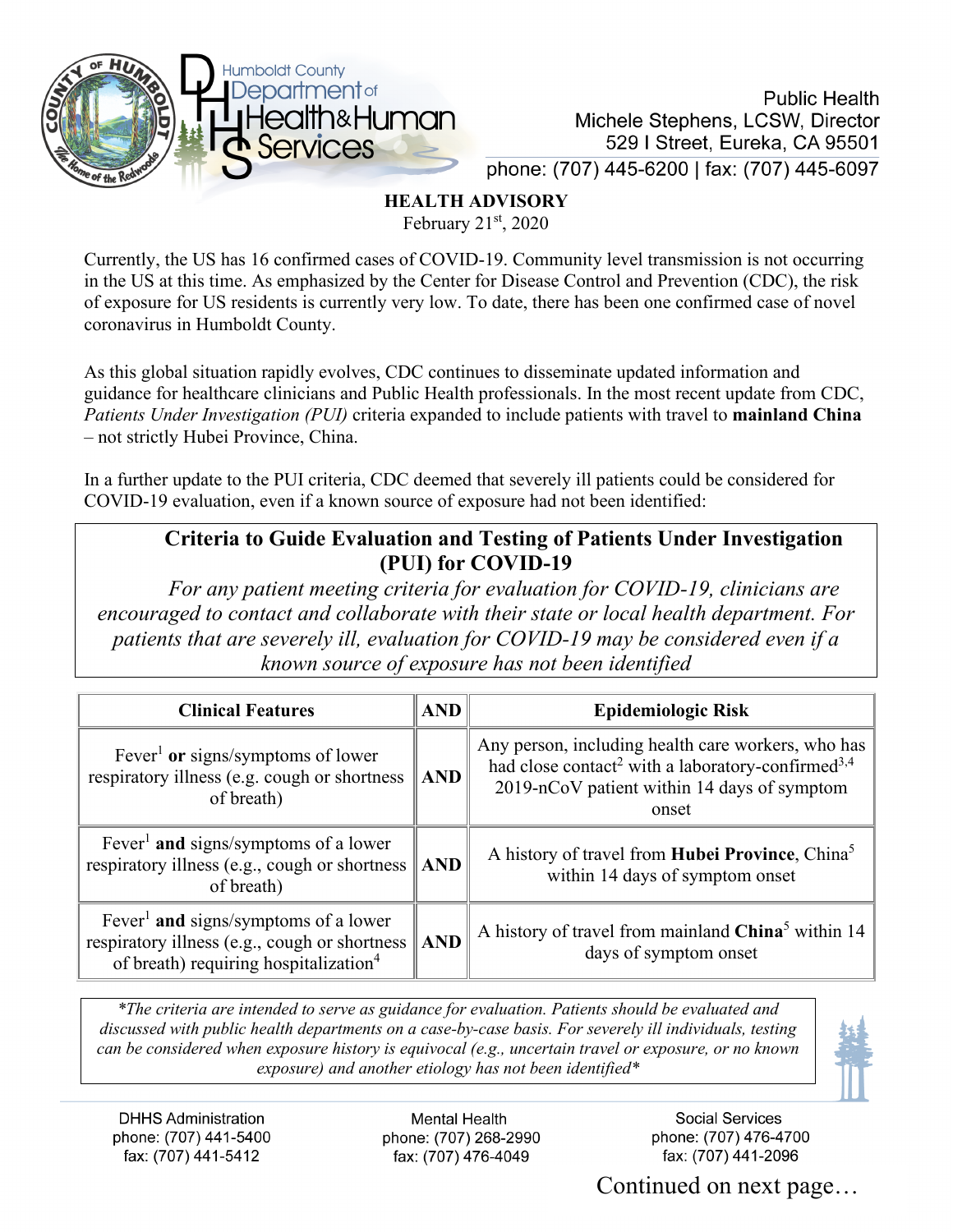

For any questions, call the Humboldt County Public Health Communicable Disease Program at **(707) 268-2182**

## **Footnotes**

<sup>1</sup>Fever may be subjective or confirmed

<sup>2</sup>Close contact is defined as—

a) being within approximately 6 feet (2 meters) of a 2019-nCoV case for a prolonged period of time; close contact can occur while caring for, living with, visiting, or sharing a health care waiting area or room with a 2019-nCoV case

*– or –*

b) having direct contact with infectious secretions of a 2019-nCoV case (e.g., being coughed on)

If such contact occurs while not wearing recommended personal protective equipment or PPE (e.g., gowns, gloves, NIOSH-certified disposable N95 respirator, eye protection), criteria for PUI consideration are met"

See CDC's updated [Interim Healthcare Infection Prevention and Control Recommendations for Persons](https://www.cdc.gov/coronavirus/2019-ncov/infection-control.html)  [Under Investigation for 2019 Novel Coronavirus](https://www.cdc.gov/coronavirus/2019-ncov/infection-control.html)

Data to inform the definition of close contact are limited. Considerations when assessing close contact include the duration of exposure (e.g., longer exposure time likely increases exposure risk) and the clinical symptoms of the person with 2019-nCoV (e.g., coughing likely increases exposure risk as does exposure to a severely ill patient). Special consideration should be given to those exposed in health care settings.

<sup>3</sup>Documentation of laboratory-confirmation of 2019-nCoV may not be possible for travelers or persons caring for patients in other countries.

<sup>4</sup>Category also includes any member of a cluster of patients with severe acute lower respiratory illness (e.g., pneumonia, ARDS) of unknown etiology in which 2019-nCoV is being considered that requires hospitalization. Such persons should be evaluated in consultation with state and local health departments regardless of travel history.

<sup>5</sup>For persons with travel to China within 14 days that are being regularly monitored by local health departments or referred for evaluation from border screening, testing for nCoV can be considered at the discretion of the health officials for all persons with illnesses with fever and lower respiratory symptoms (those hospitalized and those not hospitalized).

Continued on next page…